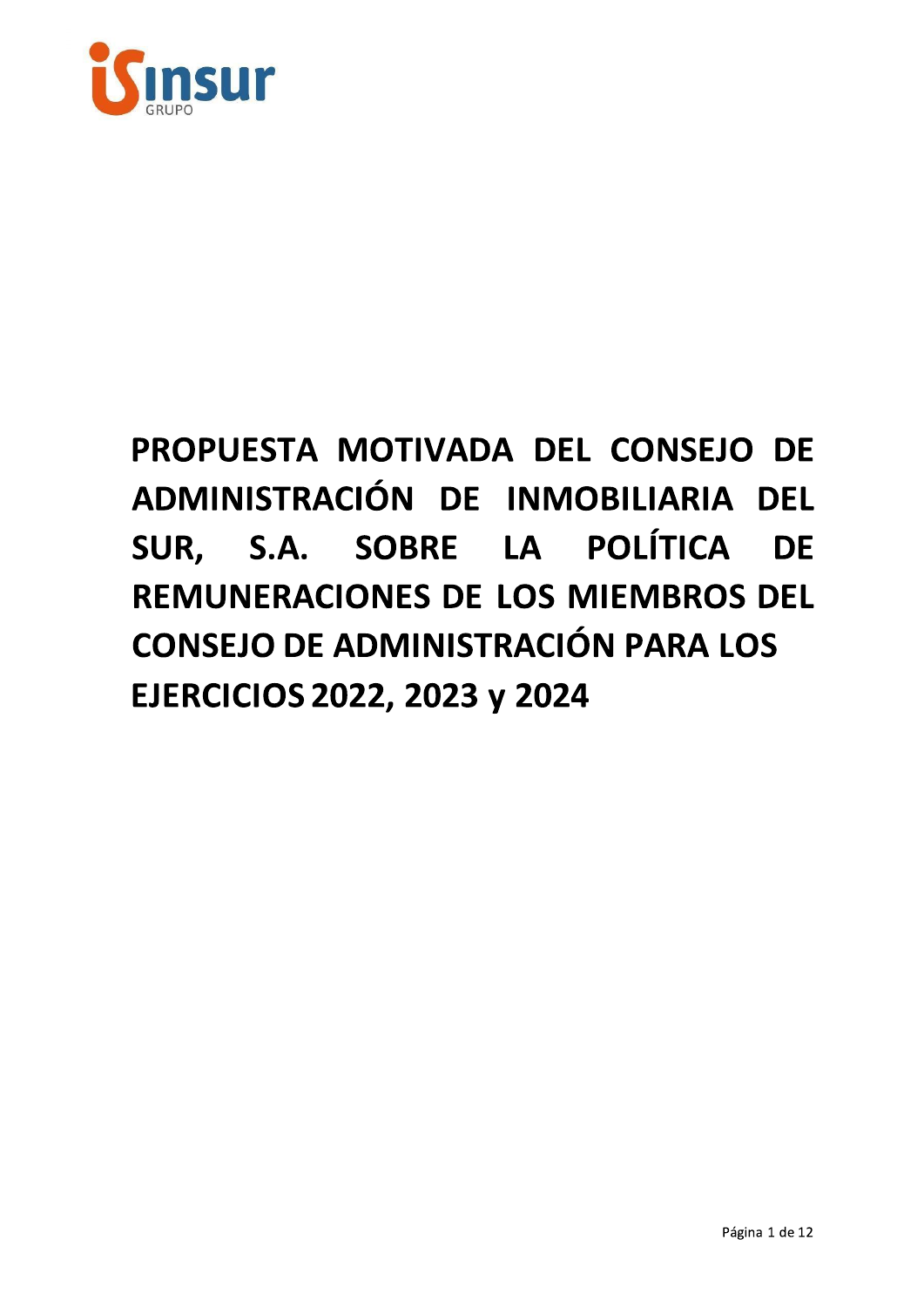

# PROPUESTA MOTIVADA DEL CONSEJO DE ADMINISTRACIÓN DE INMOBILIARIA DEL SUR. S.A. SOBRE LA POLÍTICA DE REMUNERACIONES DE LOS MIEMBROS DEL CONSEJO DE **ADMINISTRACION PARA LOS EJERCICIOS 2022, 2023 y 2024**

## I. Competencia para la formulación de la Propuesta Motivada.-

El Consejo de Administración de INMOBILIARIA DEL SUR, S.A. - en adelante "INSUR" o la "Sociedad"-, previa emisión del preceptivo informe de la Comisión de Nombramientos y Retribuciones, formula la presente Propuesta Motivada de conformidad con lo establecido en el artículo 529 novodecies del Real Decreto Legislativo 1/2010, de 2 de julio, por el que se aprueba el Texto Refundido de la Ley de Sociedades de Capital - en adelante, "LSC"-.

## II.- Marco legal, estatutario y reglamentario de la remuneración de los consejeros.-

La LSC en su artículo 529 novodecies establece con relación a la aprobación de la política de remuneraciones de los consejeros lo siguiente:

#### "Artículo 529. Novodecies. Aprobación de la política de remuneraciones de los consejeros

- 1. La política de remuneraciones de los consejeros deberá ajustarse al sistema de remuneración estatutariamente previsto y se aprobará por la junta general de accionistas como punto separado del orden del día, para su aplicación durante un período máximo de tres ejercicios. No obstante, las propuestas de nuevas políticas de remuneraciones de los consejeros deberán ser sometidas a la junta general de accionistas con anterioridad a la finalización del último ejercicio de aplicación de la anterior, pudiendo la junta general determinar que la nueva política sea de aplicación desde la fecha misma de aprobación y durante los tres ejercicios siguientes. Cualquier modificación o sustitución de la misma durante dicho plazo reguerirá la previa aprobación de la junta general de accionistas conforme al procedimiento establecido para su aprobación.
- 2. La política de remuneraciones, junto con la fecha y el resultado de la votación, será accesible en la página web de la sociedad de forma gratuita desde su aprobación y al menos mientras sea aplicable.
- 3. La política de remuneraciones deberá cumplir los siguientes requisitos

a) deberá contribuir a la estrategia empresarial y a los intereses y la sostenibilidad a largo plazo de la sociedad y explicar de qué modo lo hace.

b) resultará clara y comprensible y describirá los distintos componentes de la remuneración fija y variable, incluidas todas las bonificaciones y otras prestaciones en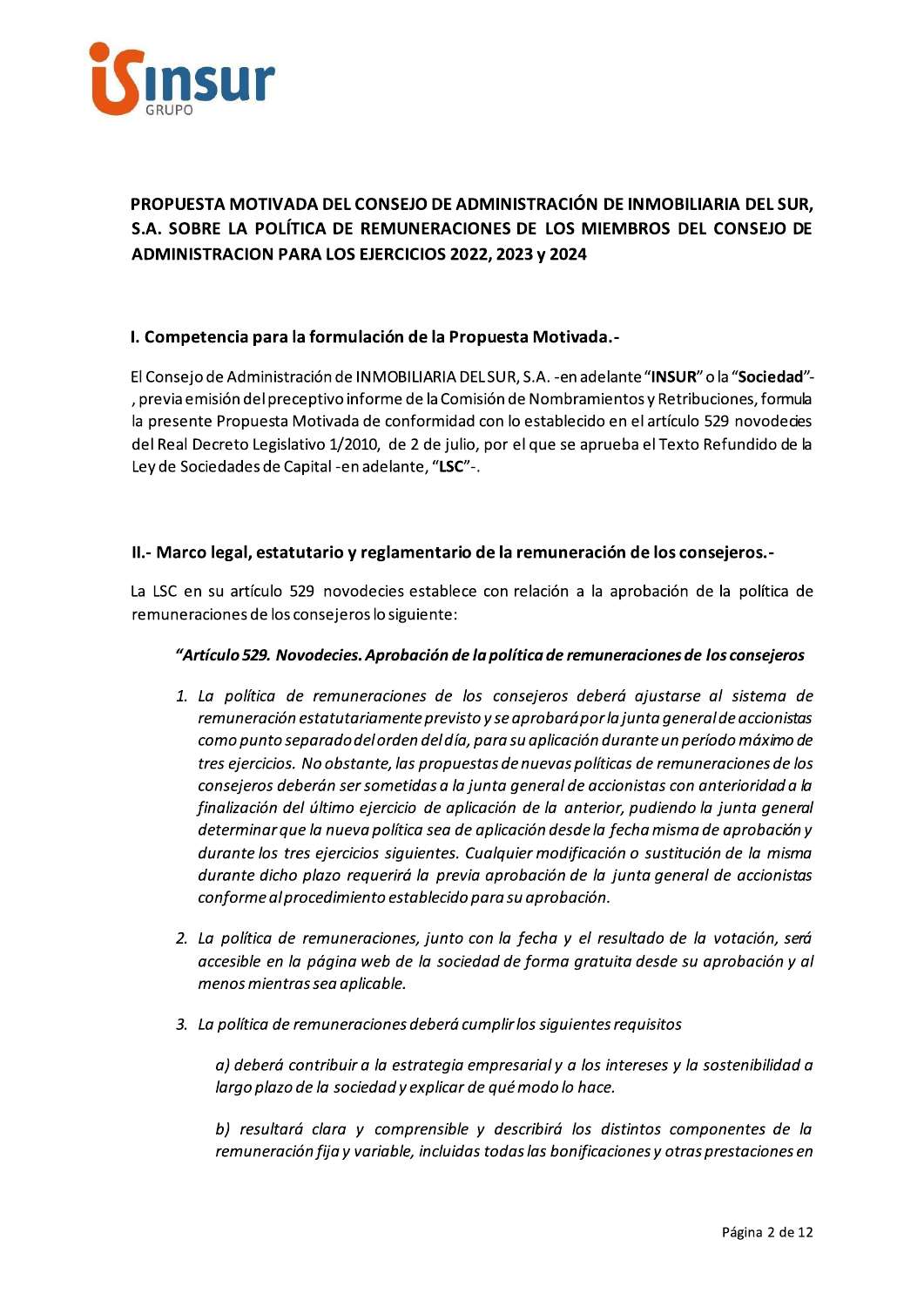

cualquiera de sus formas, que pueden ser concedidas a los consejeros, indicando su proporción relativa.

c) expondrá de qué forma se han tenido en cuenta las condiciones de retribución y empleo de los trabajadores de la sociedad al fijar la política de remuneraciones.

d) cuando una sociedad conceda remuneración variable, la política de remuneraciones establecerá criterios claros, completos y variados para esa concesión y señalará los criterios de rendimiento financiero y no financiero, incluidos, en su caso, los relativos a la responsabilidad social de las empresas, explicando la forma en que contribuyen a la consecución de los objetivos establecidos en la letra a), y los métodos que deben aplicarse para determinar en qué medida se han cumplido los criterios de rendimiento.

e) informará sobre cualquier período de diferimiento y sobre la posibilidad que tenga la sociedad de exigir la devolución de la remuneración variable.

f) cuando la sociedad conceda remuneración basada en acciones, la política especificará los períodos de devengo, así como, en su caso, la retención de las acciones tras la consolidación, y explicará la forma en que dicha remuneración contribuye a la consecución de los objetivos establecidos en la letra a).

g) señalará la duración de los contratos o acuerdos con los consejeros, los plazos de preaviso aplicables, las principales características de los sistemas de pensión complementaria o jubilación anticipada, las condiciones de terminación y los pagos vinculados a esta.

h) explicará el proceso de toma de decisiones que se ha seguido para su determinación, revisión y aplicación, incluidas las medidas destinadas a evitar o gestionar los conflictos de intereses y, en su caso, la función de la comisión de nombramientos y retribuciones y de las demás comisiones que hubieran podido intervenir.

i) en caso de revisión de la política, se describirán y explicarán todos los cambios significativos y cómo se han tenido en cuenta las votaciones realizadas y los puntos de vista recibidos de los accionistas sobre la política y los informes anuales de remuneraciones de consejeros desde la fecha de la votación más reciente que haya tenido lugar sobre la política de remuneraciones en la junta general de accionistas.

4. La propuesta de la política de remuneraciones del consejo de administración será motivada y deberá acompañarse de un informe específico de la comisión de nombramientos y retribuciones. Ambos documentos se pondrán a disposición de los accionistas en la página web de la sociedad desde la convocatoria de la junta general, quienes podrán solicitar además su entrega o envío gratuito. El anuncio de la convocatoria de la junta general hará mención de este derecho.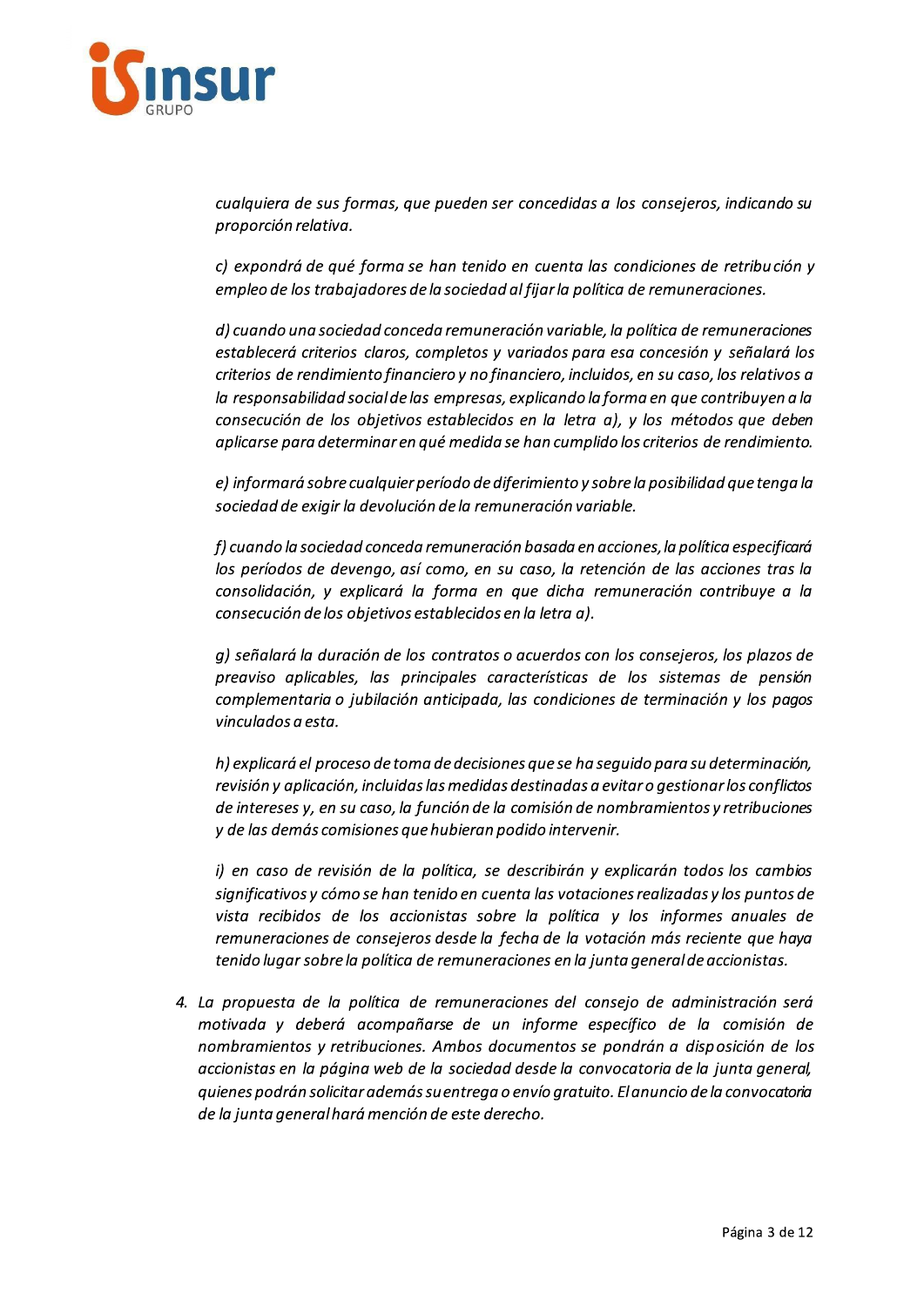

- 5. Cualquier remuneración que perciban los consejeros por el ejercicio o terminación de su cargo y por el desempeño de funciones ejecutivas será acorde con la política de remuneraciones de los consejeros vigente en cada momento, salvo las remuneraciones que expresamente haya aprobado la junta general de accionistas.
- 6. Las sociedades podrán aplicar excepciones temporales a la política de remuneraciones, siempre que en dicha política consten el procedimiento a utilizar y las condiciones en las que se puede recurrir a esas excepciones y se especifiquen los componentes de la política que puedan ser objeto de excepción.

Las circunstancias excepcionales mencionadas en este apartado solo cubrirán situaciones en las que la excepción de la política de remuneraciones sea necesaria para servir a los intereses a largo plazo y la sostenibilidad de la sociedad en su conjunto o para asegurar su viabilidad.

7. Sin perjuicio de lo que establece el apartado 1 de este artículo:

a) si la propuesta de una nueva política de remuneraciones es rechazada por la junta general de accionistas, la sociedad continuará remunerando a sus consejeros de conformidad con la política de remuneraciones en vigor en la fecha de celebración de la junta general y deberá someter a aprobación de la siguiente junta general ordinaria de accionistas una nueva propuesta de política de remuneraciones; y

b) si el informe anual sobre remuneraciones de los consejeros es rechazado en la votación consultiva de la junta general ordinaria, la sociedad solo podrá seguir aplicando la política de remuneraciones en vigor en la fecha de celebración de la junta general hasta la siguiente junta general ordinaria."

La redacción actual del artículo 50º de los Estatutos Sociales de INSUR regula la política de remuneraciones de los consejeros conforme a la normativa aplicable hasta la entrada en vigor de Ley 5/2021, de 12 de abril, por la que se modifica el texto refundido de la Ley de Sociedades de Capital, aprobado por el Real Decreto Legislativo 1/2010, de 2 de julio, y otras normas financieras, en lo que respecta al fomento de la implicación a largo plazo de los accionistas en las sociedades cotizadas - en adelante, la "Ley 5/2021" -, si bien se va a proponer su modificación a la Junta General con el fin de adaptarlo al nuevo artículo 529 novodecies de la LSC antes transcrito.

Asimismo, el artículo 51 de los Estatutos Sociales de INSUR, regula la remuneración de los consejeros con el siguiente tenor:

## "ARTÍCULO 51º.- Remuneración del cargo

El cargo de consejero será retribuido conforme a lo establecido en los apartados siguientes de este artículo.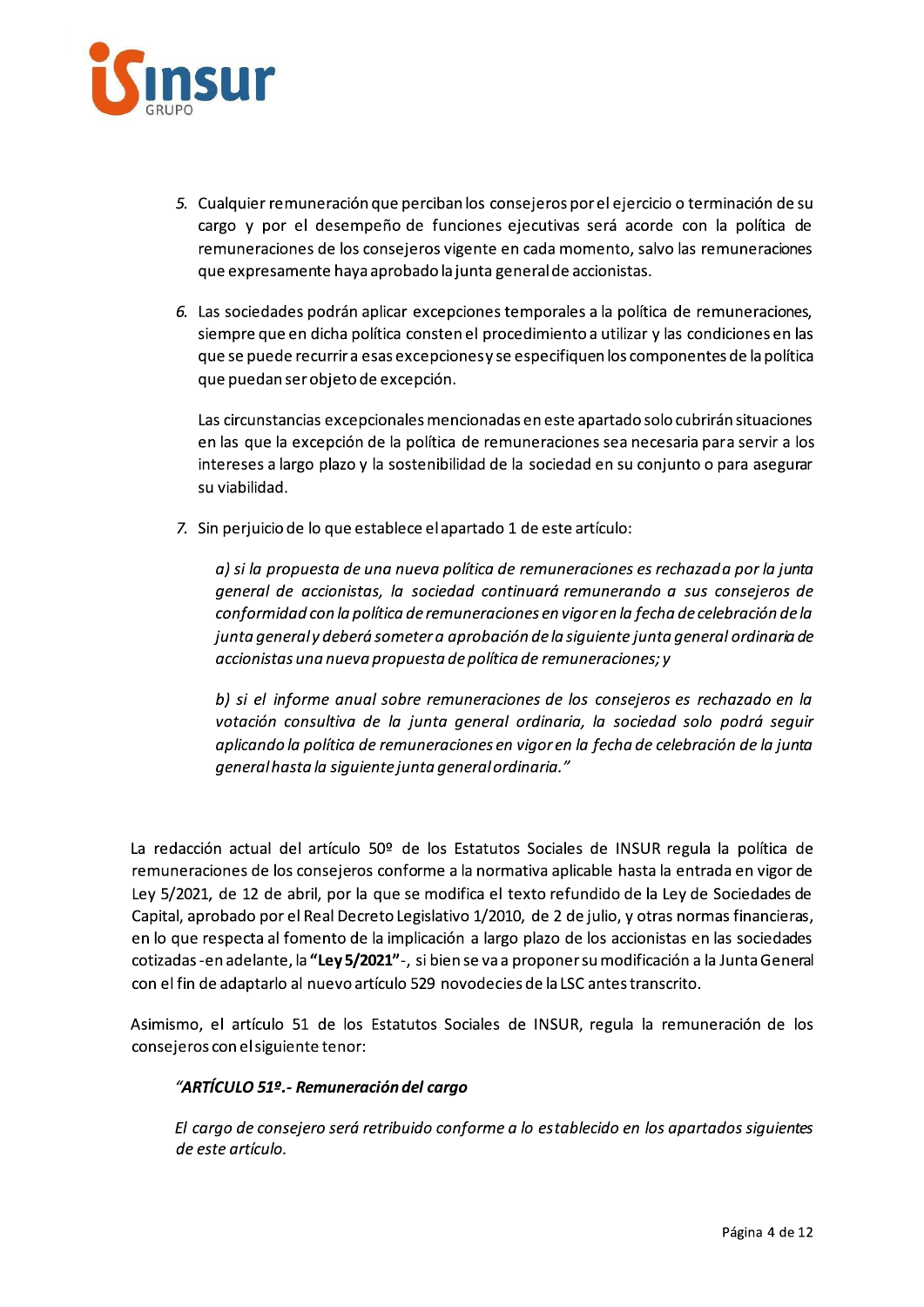

La remuneración de los consejeros quardará proporción con la importancia de la Sociedad, la situación económica de la misma en cada momento, los estándares de mercado de empresas comparables y estará orientada a promover la rentabilidad y sostenibilidad a largo plazo de la Sociedad.

La remuneración del Consejo de Administración consistirá en una remuneración fija que se compondrá de: (i) una retribución fija anual por su condición de consejeros cuya concreta retribución individual se determinará en función de los cargos que desempeñen en su seno o sus comisiones y (ii) una dieta o asignación a los Consejeros por asistencia a las reuniones del Consejo de Administración de la Sociedad o sus Comisiones.

Asimismo, los consejeros ejecutivos, por sus especiales funciones ejecutivas, percibirán (i) una remuneración fija, (ii) una remuneración variable anual, (iii) una remuneración variable a largo plazo mediante la entrega de acciones de la Sociedad, y (iv) una indemnización en caso de cese involuntario, que estarán establecidas, todas ellas, en el pertinente contrato y se ajustarán a la política de remuneración trianual fijada por la Junta General a la que se refiere el artículo anterior.

El Consejo de Administración acordará la distribución de la remuneración de los Consejeros, dentro de lo establecido por acuerdo de la Junta General.

En todo caso, el importe máximo de la remuneración anual del conjunto de los consejeros será el fijado por la Junta General en la política de remuneraciones trianual a la que se refiere el artículo anterior."

Por su parte, el Reglamento del Consejo de Administración en materia de remuneración de los consejeros prevé lo siguiente:

## "ARTÍCULO 30º. - REMUNERACIÓN DE LOS CONSEJEROS

El cargo de consejero será retribuido conforme a lo establecido en los apartados siguientes de este artículo. La remuneración de los consejeros guardará proporción con la importancia de la Sociedad, la situación económica de la misma en cada momento, los estándares de mercado de empresas comparables y estará orientada a promover la rentabilidad y sostenibilidad a largo plazo de la Sociedad. La remuneración del Consejo de Administración consistirá en una remuneración fija que se compondrá de: (i) una retribución fija anual por su condición de consejeros cuya concreta retribución individual se determinará en función de los cargos que desempeñen en su seno o sus comisiones y (ii) una dieta o asignación a los Consejeros por asistencia a las reuniones del Consejo de Administración de la Sociedad o sus Comisiones. Asimismo, los consejeros ejecutivos, por sus especiales funciones ejecutivas, percibirán (i) una remuneración fija, (ii) una remuneración variable y (iii) una remuneración variable mediante la entrega de acciones de la Sociedad, que estarán establecidas, todas ellas, en el pertinente contrato y se ajustarán a la política de remuneración trianual fijada por la Junta General a la que se refiere el artículo anterior. El Consejo de Administración acordará la distribución de la remuneración de los Consejeros, dentro de lo establecido por acuerdo de la Junta General. En todo caso, el importe máximo de la remuneración anual del conjunto de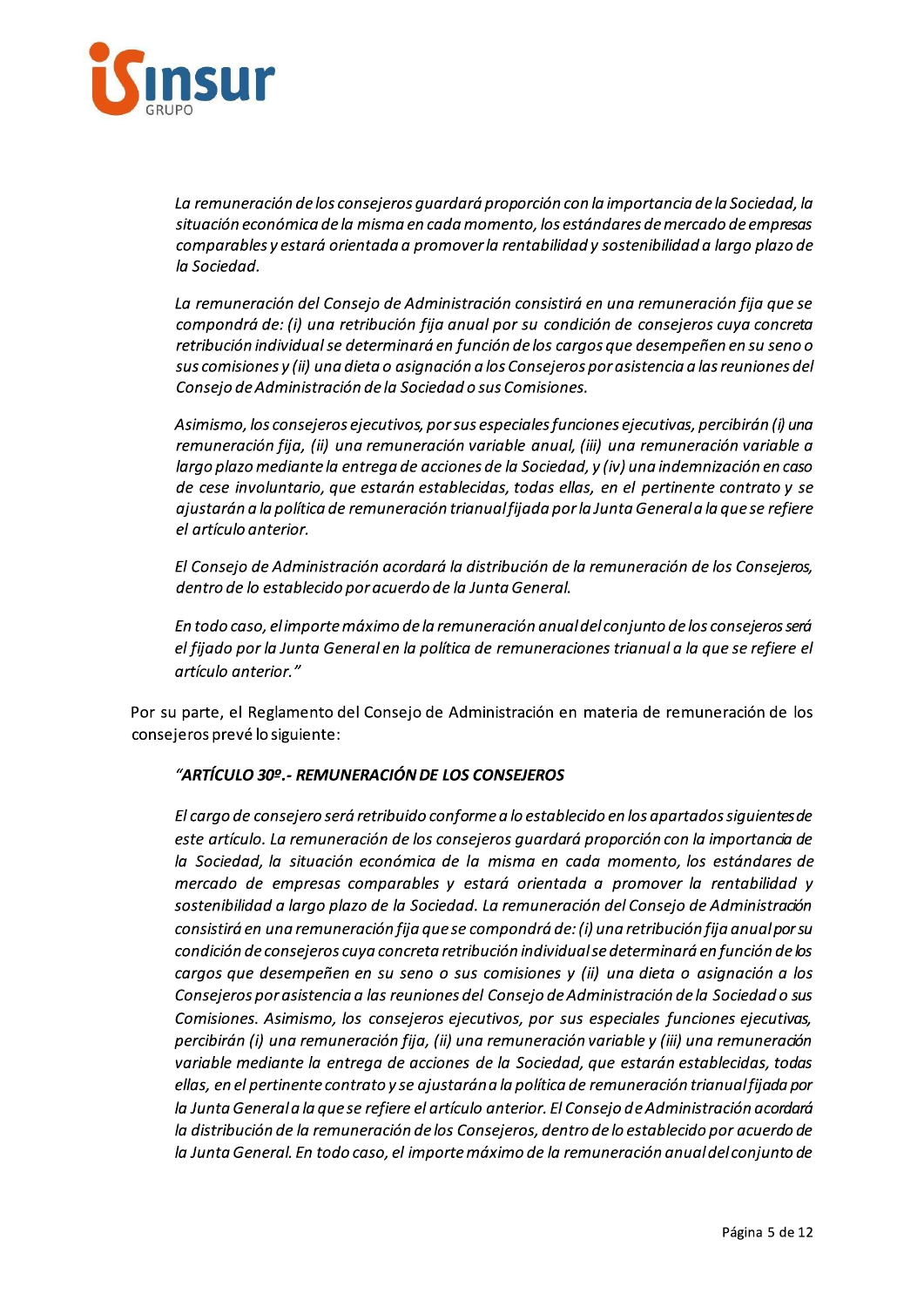

los consejeros será el fijado por la Junta General en la política de remuneraciones trianual a la que se refiere el artículo anterior."

El Reglamento del Consejo de Administración atribuye al mismo, como competencia, la proposición de la política de remuneración de los consejeros.

La presente Propuesta Motivada se elabora sobre la base del informe emitido por la Comisión de Nombramientos y Retribuciones en su sesión de 25 de enero de 2022.

Ambos documentos-tanto el preceptivo informe de la Comisión de Nombramientos y Retribuciones como la presente Propuesta Motivada-, de conformidad con lo previsto en el artículo 529.4 novodecies LSC, se pondrán a disposición de los accionistas en la página web de la Sociedad desde la convocatoria de la junta general, quienes podrán solicitar, además, su entrega o envío gratuito. En este sentido, el anuncio de la convocatoria de la junta general deberá hacer mención a este derecho.

## III.- Política de Remuneraciones 2022-2024 y motivación de la misma.-

El referido artículo 529 novodecies LSC establece que la junta general aprobará, para su aplicación durante un período máximo de tres ejercicios, como punto separado del orden del día, la política de remuneraciones. En este sentido, la junta general de la Sociedad, en su sesión celebrada el 9 de abril de 2021, aprobó la referida política para los ejercicios 2021-2023.

No obstante, si bien la Sociedad tiene aprobada una política de remuneraciones para los ejercicios 2021, 2022 y 2023 conforme al anterior tenor del artículo 529 novodecies de la LSC, la disposición transitoria primera de la Ley 5/2021 obliga a las sociedades cotizadas a someter a aprobación en la primera junta general que se celebre con posterioridad a la entrada en vigor de la Ley 5/2021 una política de remuneraciones adaptada al nuevo artículo 529 novodecies.

Consecuentemente, de conformidad con lo establecido en el nuevo artículo 529 novodecies LSC, procede que, en la junta general ordinaria de la Sociedad correspondiente al ejercicio cerrado a 31 de diciembre de 2021, se someta a la aprobación de la referida junta general, como punto separado del orden del día, la aprobación de la Política de Remuneraciones de los ejercicios 2022, 2023 y 2024 (en adelante, la "Política de Remuneraciones 2022-2024"), con la consecuente derogación de la Política de Remuneraciones vigente correspondiente a 2021-2023.

A tales efectos, el Consejo de Administración, en su sesión que se celebrará el día 28 de enero de 2022, someterá a propuesta de la Comisión de Nombramientos y Retribuciones, a aprobación, en su caso, la Política de Remuneraciones 2022-2024. En consecuencia, la nueva Política de Remuneraciones 2022-2024 comprendería lo siguiente:

Respecto la retribución de los Consejeros en su condición de tales, el Consejo de  $\blacksquare$ Administración acordó proponer a la junta general la siguiente propuesta retributiva para la Política de Remuneraciones 2022-2024 que supondría la aplicación conjunta y cumulativa de los siguientes conceptos retributivos: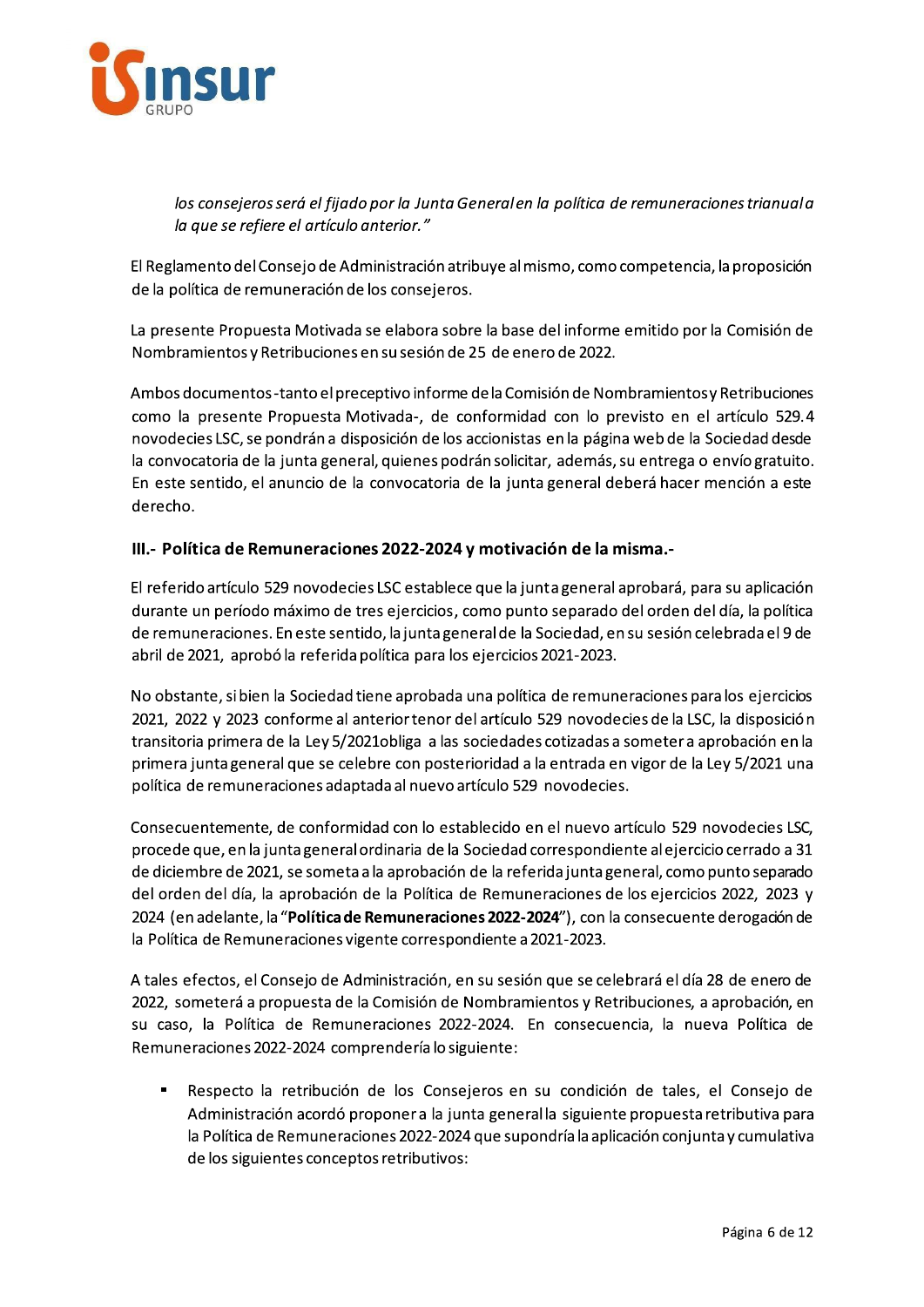

- $(i)$ Fijar la retribución máxima global de los miembros del Consejo de Administración en su condición de tales en un importe de 675.000 €.
- Una retribución fija anual de 283.500 € para la totalidad de los consejeros;  $(ii)$
- $(iii)$ Dieta o asignación de 1.000 € por asistencia a cada una de las sesiones del Consejo de Administración y de 800 € a cada una de las comisiones de la Sociedad; y
- $(iv)$ Retribución fija anual para compensar el trabajo, dedicación y responsabilidad inherentes al desempeño de los siguientes cargos:
	- Vicepresidente del Consejo de Administración: 23.100 €.
	- Presidentes de la Comisión de Auditoría: 10.500 €.
	- Presidente de la Comisión de Nombramientos y Retribuciones: 10.500 €.
	- Consejera Coordinadora: 10.500 €.
- Respecto a la retribución del Presidente del Consejo de Administración por sus funciones ejecutivas, el Consejo de Administración acordó en sesión de 28 de enero de 2022 proponer a la junta general la siguiente propuesta retributiva para la Política de Remuneraciones 2022-2024:
	- $(i)$ Una cantidad anual fija de 215.250 €, revisable anualmente por el Consejo de Administración;
	- Una retribución variable anual no superior al 36,60 % de la retribución fija,  $(ii)$ vinculada al cumplimiento de determinados objetivos generales y específicos del cargo; y
	- $(iii)$ Una retribución variable a largo plazo sujeta al cumplimiento de determinadas condiciones generales e individuales y vinculada, en todo caso, al cumplimiento del Plan Estratégico de la Sociedad, consistente en la entrega de acciones de la sociedad. El importe máximo de acciones a entregar será de 22.500 y se determinará de conformidad con el contenido del referido Plan Estratégico y el Plan de Retribución a largo plazo de los directivos y presidente ejecutivo,

La retribución del Presidente del Consejo de Administración por sus funciones ejecutivas deberá preverse en el contrato suscrito por la Sociedad con el mismo, al amparo de lo previsto en el artículo 249 de la LSC.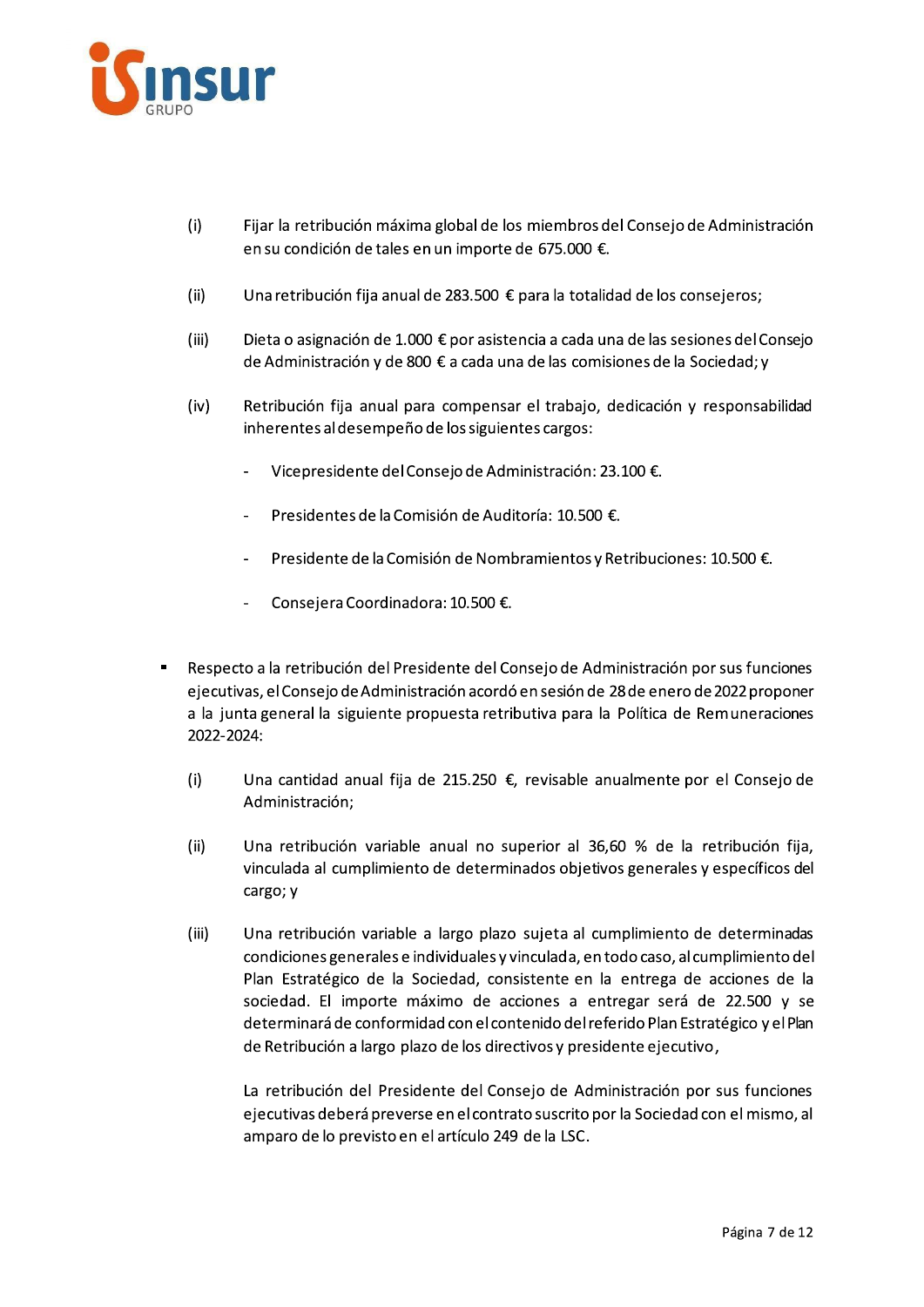

La Política de Remuneraciones 2022-2024 que se propone está orientada a promover la rentabilidad y la sostenibilidad a largo plazo de la Sociedad y respeta, en todos sus términos, los límites establecidos en el artículo 217.4 LSC, en tanto en cuanto, la misma guarda una proporción razonable (i) con la importancia de la Sociedad, (ii) la situación económica de la Sociedad en el momento de fijarse el nuevo sistema retributivo, y (iii) con los estándares de mercado con empresas de similares características. A estos efectos, la propuesta tiene como base un análisis de las remuneraciones de los consejeros de empresas cotizadas comparables, concluyendo que la política establecida se ajusta a los estándares del mercado, con una retribución por consejero más reducida que en otras empresas similares. Igualmente, considerando la retribución total del consejo, la compañía se sitúa en parte baja de la distribución de remuneraciones.

La Política de Remuneraciones 2022-2024 cumple con las exigencias establecidas en los artículos 529.1 septdecies y 529.3 novodecies de la LSC para las sociedades cotizadas, consistentes en que se ajuste al sistema retributivo fijado en los Estatutos Sociales y que se establezca un importe máximo de retribución anual de todos los consejeros.

La Política de Remuneraciones 2018-2020 modificó el sistema retributivo hasta entonces vigente de los consejeros en su condición de tales en el sentido de que la retribución esté formada, únicamente, por un componente fijo y dietas de asistencia, suprimiendo la retribución variable para los consejeros en su condición de tales, adoptando la Recomendación 57 del Código de Buen Gobierno Corporativo, que recomienda que se circunscriban a los consejeros ejecutivos las remuneraciones variables ligadas al rendimiento de la sociedad en cuestión y al desempeño personal, así como la remuneración mediante entrega de acciones, opciones o derechos sobre acciones o instrumentos referenciados al valor de la acción y los sistemas de ahorro a largo plazo tales como planes de pensiones, sistemas de jubilación u otros sistemas de previsión social.

La Política de Remuneraciones 2022-2024 mantiene el mismo sistema retributivo seguido en la Política de Remuneraciones 2021-2023, cumpliendo la Recomendación 56 del citado Código de Buen Gobierno, pues las retribuciones fijadas son adecuadas para retribuir la dedicación, cualificación y responsabilidad del cargo de consejero, pero sin que su importe pueda comprometer la independencia de criterio de los consejeros no ejecutivos.

Por tanto, la Política de Remuneraciones 2022-2024, mantiene la línea seguida por la Política de Remuneraciones 2021-2023, salvo en la actualización de algunas de las cuantías por la razones que se exponen en el presente documento. Se responde al criterio del Consejo de Administración de adopción de las recomendaciones del citado Código de Buen Gobierno, así como que la remuneración del Consejo sea moderada, como se ha puesto de manifiesto en el análisis de las retribuciones de empresas cotizadas comparables.

Por otro lado, la Política de Remuneraciones 2022-2024, en lo que respecta a la retribución del Presidente del Consejo de Administración por sus funciones ejecutivas, que deberán constar, necesariamente, de conformidad con lo previsto en el artículo 249 LSC, en el contrato suscrito por la Sociedad con el mismo, ha sido determinada teniendo en cuenta (i) su adecuación a las retribuciones existentes en otras empresas cotizadas del mismo sector y similares características a la Sociedad; (ii) la complejidad, importancia y situación económica de la Sociedad; (iii) su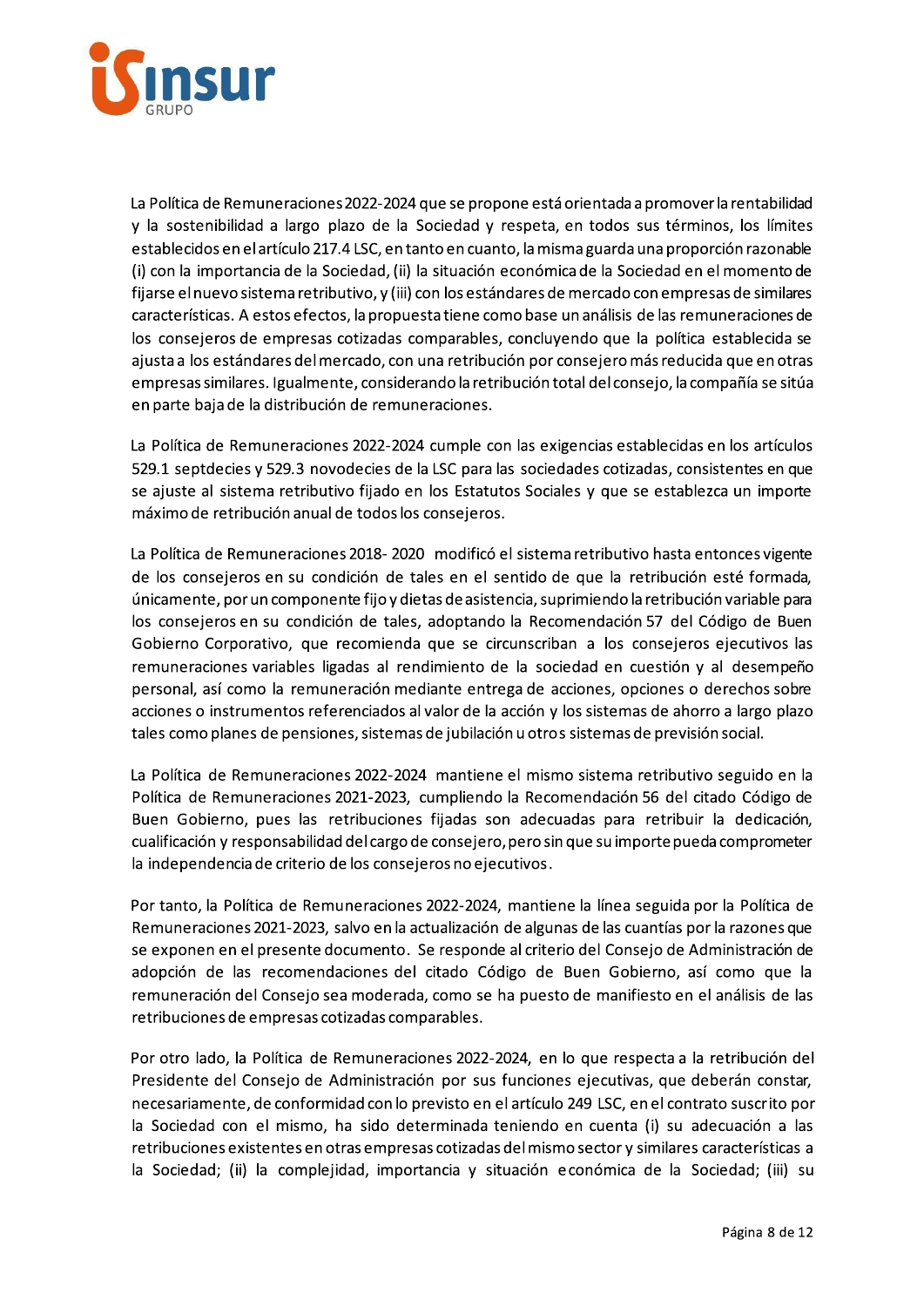

distribución en una parte fija y otra variable, esta última ligada al cumplimiento de objetivos y parámetros tanto generales de la Sociedad como específicos del cargo, y los criterios para su valoración; (iv) su adecuación a la Política de Remuneraciones 2022-2024 a someter a la junta general ordinaria de la Sociedad; (v) contempla la cuantía de la retribución fija anual y su variación en el periodo a que la política se refiere y los parámetros y objetivos a que se vincula la retribución variable; y (vi) el resto de condiciones del referido contrato a suscribir son perfectamente homologables a las de los cargos similares en otras sociedades de tamaño e importancia parecidas a la Sociedad.

Según los análisis realizados, la retribución del Presidente del Consejo de Administración de INSUR, por sus funciones ejecutivas, seguiría situándose tanto en su parte fija como variable en unas cuantías sensiblemente inferiores a las obtenidas por los consejeros ejecutivos de las sociedades de similar capitalización. A pesar de estas diferencias, y siguiendo la política de moderación de remuneraciones que ha caracterizado tradicionalmente la actuación de la sociedad, el Consejo de Administración prevé acordar mantener la misma retribución del Presidente, que en la Política del trienio precedente, salvo en la actualización de la retribución fija, en la misma línea expuesta y que tiene el Consejo, así como en la retribución variable, mediante la entrega de acciones, conforme al Plan de retribución variable que aplica a todo el equipo directivo.

## IV.- Propuesta de Política de Remuneraciones 2022-2024.-

De conformidad con todo lo anterior, se formula una Política de Remuneraciones 2022 - 2024, igual en su estructura a las del trienio precedente, en lo que respecta a la remuneración de los consejeros en su condición de tales. Está política está formada, únicamente, por un componente fijo - tanto para todos los consejeros en su condición de tales como para determinados cargos para compensar el trabajo, dedicación y responsabilidad de los mismos - y dietas de asistencia a las sesiones del Consejo de Administración y sus comisiones, y en lo que respecta a la retribución del Presidente del Consejo de Administración por sus funciones ejecutivas, se mantienen el sistema retributivo existente.

En consecuencia, la Política de Remuneraciones 2022-2024 de los consejeros de INSUR que se propone, de conformidad con todo lo expuesto, será la siguiente:

 $\blacksquare$ Respecto a la retribución de consejeros en su condición de tal:

"1º.- Una retribución fija anual de 283.500 € para la totalidad de los consejeros en su condición de tales:

2º-. Una dieta o asignación de 1.000 € por asistencia a cada una de las sesiones del Consejo de Administración y de 800  $\epsilon$  a cada una de las comisiones de la Sociedad; y

3º.- Una retribución fija anual para compensar el trabajo, dedicación y responsabilidad inherentes al desempeño de los siguientes cargos: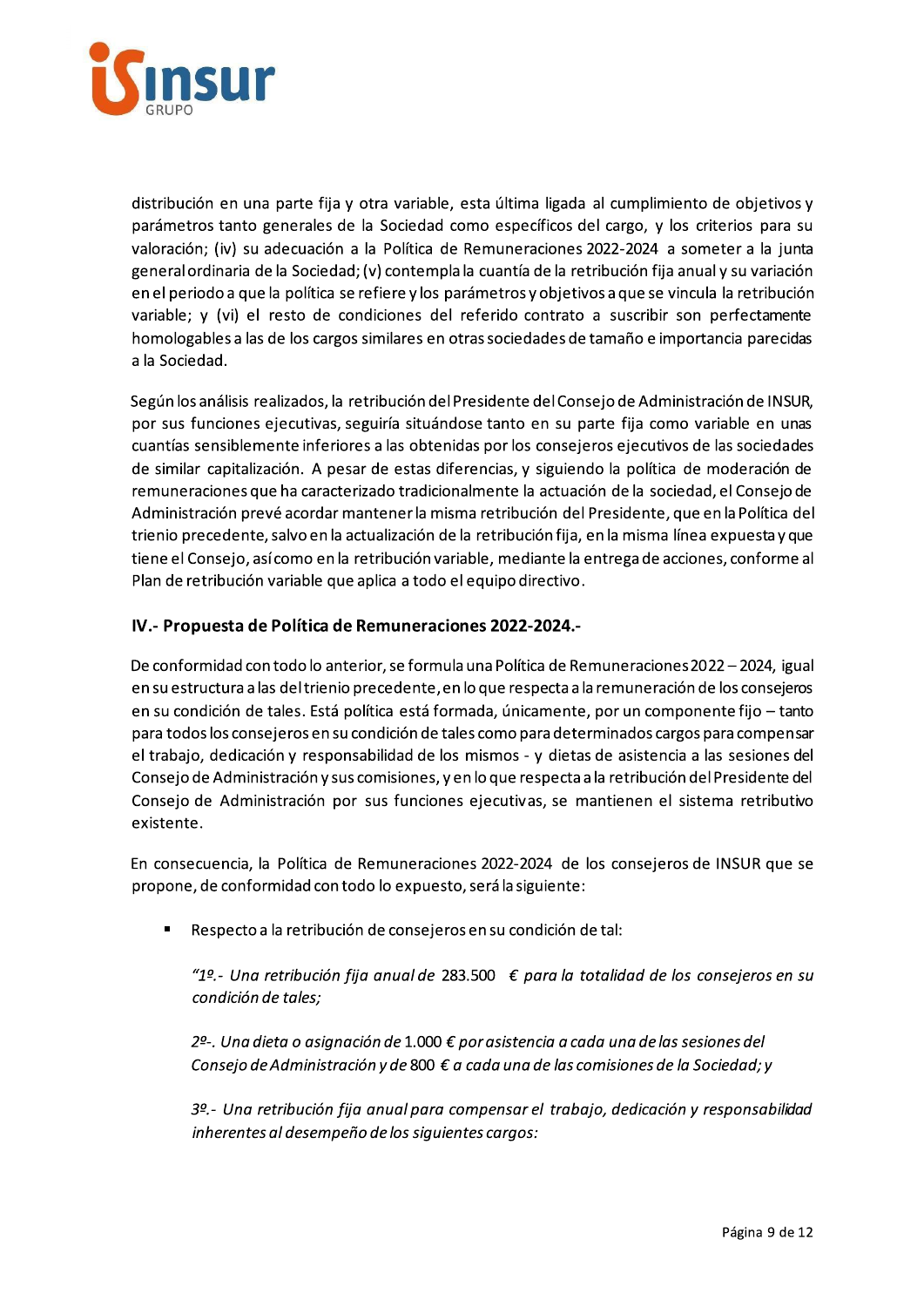

- Vicepresidente del Consejo de Administración: 23.100 €.
- Presidente de la Comisión de Auditoría: 10.500 €.  $\sim$
- Presidente de la Comisión de Nombramientos y Retribuciones: 10.500 €.  $\blacksquare$
- Consejero Coordinador: 10.500 €.

#### La retribución máxima global del Consejo de Administración será de 675.000 €."

Respecto a la anterior política se ha producido una actualización de las retribuciones del 5% exclusivamente en las retribuciones fijas y del 12,5% del importe total máximo a percibir por el Consejo, teniendo en cuenta, de un lado, la situación de inflación producida sin que las retribuciones se hayan modificado desde el año 2018 y, de otro, la necesidad de aumentar el importe global de la retribución máxima del Consejo, a fin de poder satisfacer dietas por todas las sesiones del Consejo y Comisiones que se celebren, lo que no ha sido posible, por ejemplo, en el ejercicio 2021, al haberse alcanzado el tope global establecido.

Respecto a la retribución del Presidente del Consejo de Administración por sus funciones ejecutivas:

"1º.- Una retribución fija anual, en su condición de Primer Ejecutivo de la Sociedad y en función de la dedicación exclusiva que presta a INSUR, por importe de 215.250euros, revisable anualmente por el Consejo de Administración, dentro de los límites establecidos por la Política de Retribuciones y el contrato suscrito.

2<sup>g</sup>. Una retribución variable anual que no podrá exceder del 36,60 % de la retribución fija anual establecida. Anualmente el Consejo de Administración, previo informe de la Comisión de Nombramientos y Retribuciones establecerá los objetivos y parámetros que determinarán el devengo y percepción de esta parte variable de la retribución, así como la distribución de la misma en función de cada uno de los objetivos y parámetros establecidos y el método fijado para valorarlo.

3<sup>o</sup>.- Una retribución variable a largo plazo consistente en la entrega de acciones de la Sociedad, cuyo importe máximo será determinado de conformidad con el Plan Estratégico de la Sociedad,. La entrega de acciones se efectuará en función del cumplimiento de las correspondientes condiciones generales e individuales, conforme establece el plan de retribución variable a largo plazo de todo el equipo directivo.

Las acciones que, en su caso, se entreguen al Consejero Ejecutivo, Presidente y Primer Ejecutivo de la Sociedad, se entregarán sin contraprestación alguna -precio cero-."

Asimismo, además de los sistemas y términos retributivos del Presidente del Consejo de Administración por sus funciones ejecutivas referidas previamente, las condiciones esenciales del contrato a suscribir por la Sociedad con el mismo, serán las siguientes:

 $(i)$ Naturaleza: mercantil.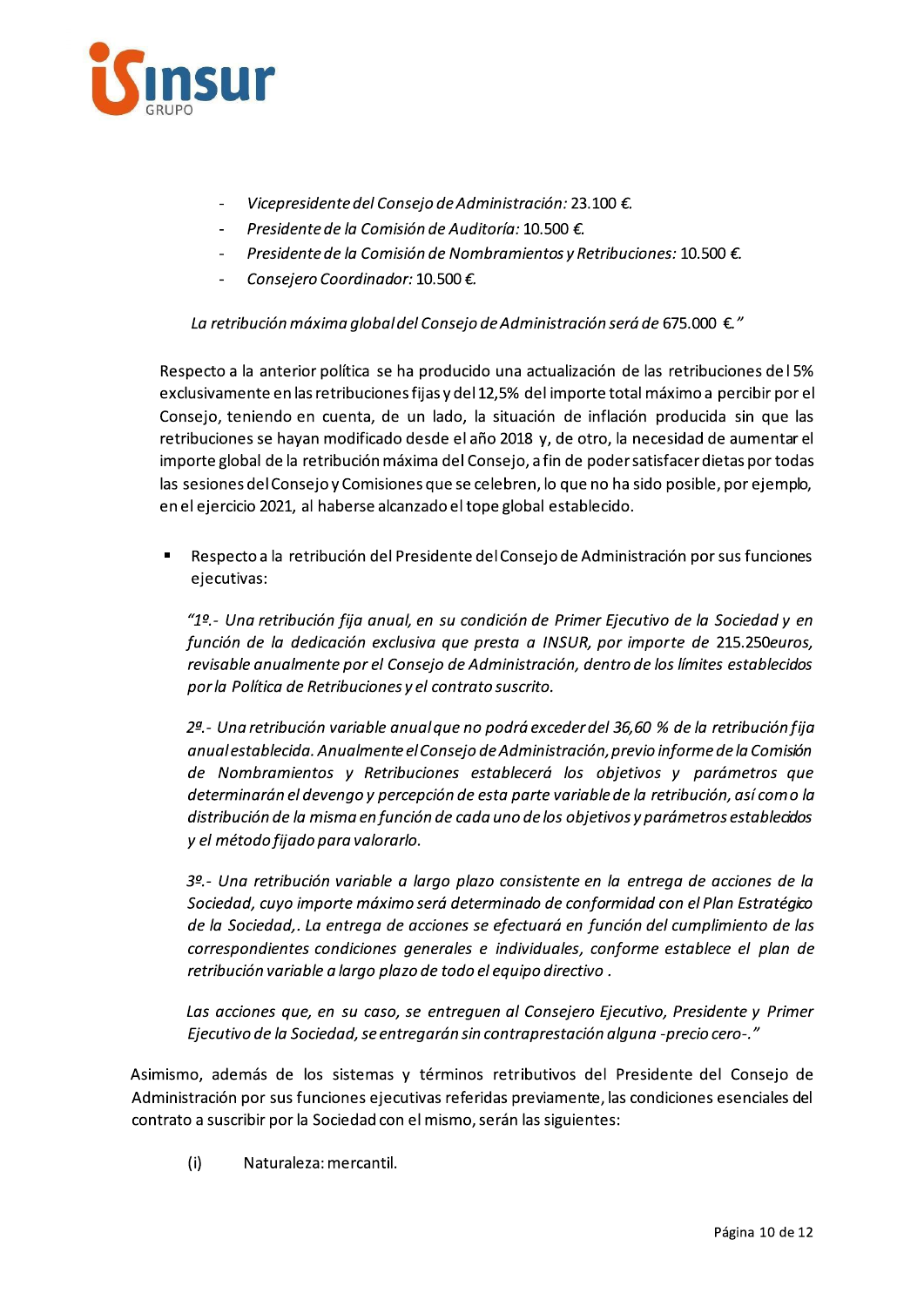

- $(ii)$ Duración: hasta alcanzar la edad de 70 años o la que los Estatutos Sociales o el Reglamento del Consejo de Administración establezcan como límite para ser nombrado o desempeñar el cargo de consejero.
- $(iii)$ Extinción: por cese como consejero por acuerdo de la junta general; por no ser reelegido como consejero de INSUR; por revocación por parte del Consejo de Administración del nombramiento del Consejero Ejecutivo; y por voluntad del Presidente y Primer Ejecutivo.
- $(iv)$ Pacto de Exclusividad: el Presidente del Consejo de Administración con funciones ejecutivas no podrá mientras esté en el ejercicio de su cargo, desempeñar el cargo de consejero ejecutivo en ninguna otra compañía, exceptuando las compañías de carácter familiar y/o de mera tenencia de bienes.

No competencia: durante los dos años siguientes a su cese como Primer Ejecutivo de la Sociedad, no podrá ocupar cargos de consejero ejecutivo en ninguna compañía del sector que sea competencia efectiva de INSUR.

- $(v)$ Estará dado de alta en la Seguridad Social como asimilado al Régimen General de los trabajadores por cuenta ajena tarifa 1 y la compañía suscribirá seguro de responsabilidad civil que cubra las eventuales responsabilidades en que pudiera incurrir en el desempeño de las funciones ejecutivas.
- $(vi)$ Indemnización: en el supuesto de extinción no voluntaria y anticipada del contrato se establece una indemnización, en función del tiempo de permanencia como Presidente a la fecha de extinción, que no excederá en ningún caso de la retribución de dos anualidades.
- $(vii)$ Arbitraje: las controversias que surjan en la interpretación o aplicación del contrato serán resueltos mediante arbitraje de equidad.

En la actualidad el Presidente ejecutivo tiene suscrito el pertinente contrato y, si fuera necesario, en virtud de los acuerdos que se adopten, se ratificaría o modificaría el mismo.

Finalmente, teniendo en cuenta que existía una política de retribuciones vigente incluso para el año 2022, pero la Ley 5/2021 ha establecido un régimen transitorio que obliga a someter la política, que tiene carácter trianual, a la primera junta general que se celebre, la Política está referida a los ejercicios sociales comprendidos entre el 1 de enero de 2022 y el 31 de diciembre de 2024 y será sometida a la junta general ordinaria de la Sociedad prevista para su celebración en el próximo mes de abril de 2022, se propone que, en caso de sea aprobada, se aplique a la retribución de los miembros del Consejo de Administración con efectos desde el día 1 de enero de 2022.